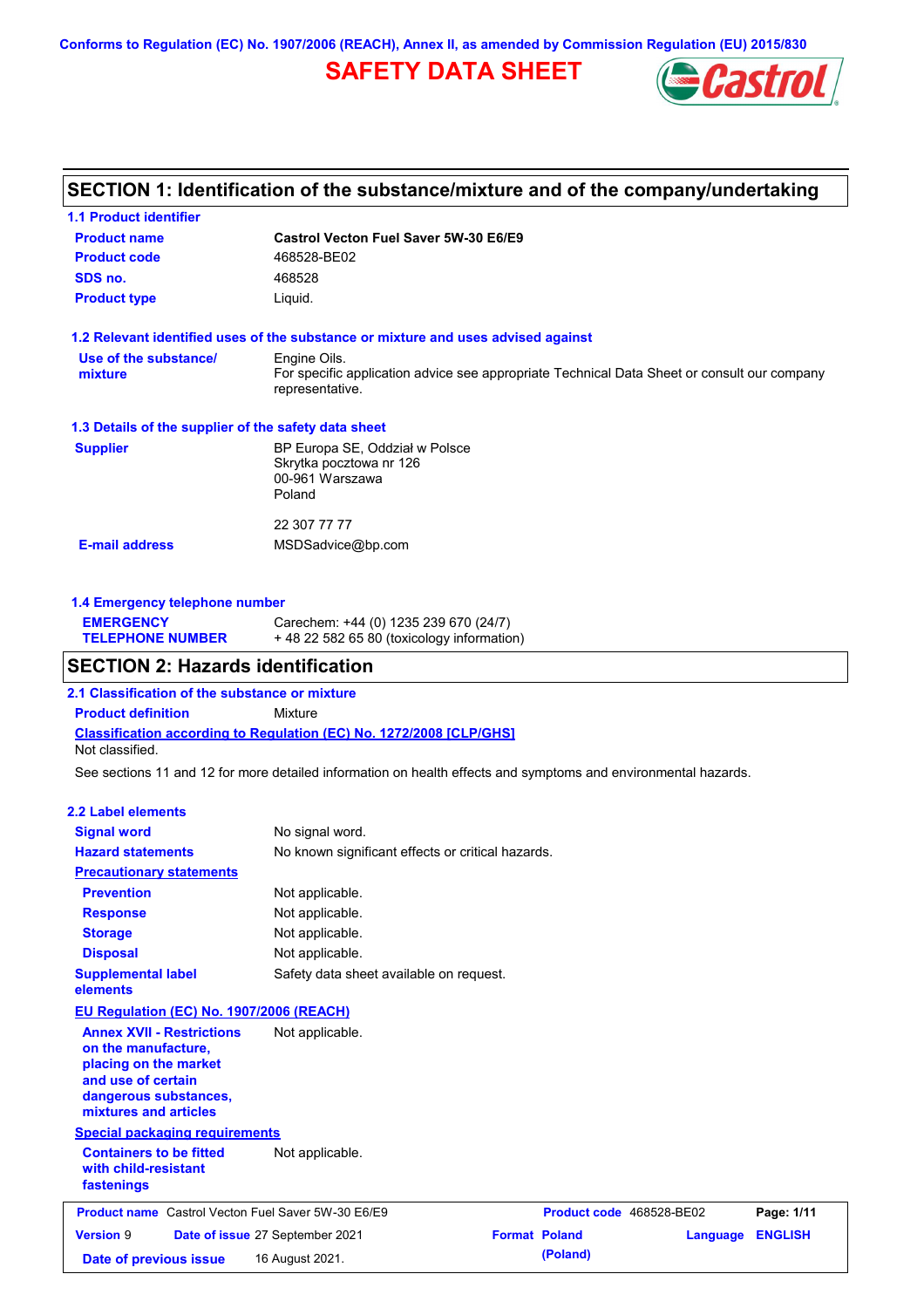# **SECTION 2: Hazards identification**

| <b>Tactile warning of danger</b>                                                                                         | Not applicable.                                                                                                                                                                                                          |
|--------------------------------------------------------------------------------------------------------------------------|--------------------------------------------------------------------------------------------------------------------------------------------------------------------------------------------------------------------------|
| 2.3 Other hazards                                                                                                        |                                                                                                                                                                                                                          |
| <b>Results of PBT and vPvB</b><br>assessment                                                                             | Product does not meet the criteria for PBT or vPvB according to Regulation (EC) No. 1907/2006,<br>Annex XIII.                                                                                                            |
| <b>Product meets the criteria</b><br>for PBT or vPvB according<br>to Regulation (EC) No.<br><b>1907/2006, Annex XIII</b> | This mixture does not contain any substances that are assessed to be a PBT or a vPvB.                                                                                                                                    |
| Other hazards which do<br>not result in classification                                                                   | Defatting to the skin.<br>USED ENGINE OILS<br>Used engine oil may contain hazardous components which have the potential to cause skin<br>cancer.<br>See Toxicological Information, section 11 of this Safety Data Sheet. |

# **SECTION 3: Composition/information on ingredients**

| <b>3.2 Mixtures</b><br><b>Product definition</b>                                                             | Mixture                                                                                        |      |                                               |             |
|--------------------------------------------------------------------------------------------------------------|------------------------------------------------------------------------------------------------|------|-----------------------------------------------|-------------|
| Mighly refined base oil (IP 346 DMSO extract < 3%). Synthetic base stock. Proprietary performance additives. |                                                                                                |      |                                               |             |
| <b>Product/ingredient</b><br>name                                                                            | <b>Identifiers</b>                                                                             | %    | <b>Regulation (EC) No.</b><br>1272/2008 [CLP] | <b>Type</b> |
| Distillates (petroleum), hydrotreated<br>heavy paraffinic                                                    | REACH #: 01-2119484627-25 ≥25 - ≤50<br>EC: 265-157-1<br>CAS: 64742-54-7<br>Index: 649-467-00-8 |      | Asp. Tox. 1, H304                             | [1] [2]     |
| Distillates (petroleum), hydrotreated<br>heavy paraffinic                                                    | REACH #: 01-2119484627-25<br>EC: 265-157-1<br>CAS: 64742-54-7<br>Index: 649-467-00-8           | ≤10  | Not classified.                               | $[2]$       |
| Distillates (petroleum), solvent-<br>dewaxed heavy paraffinic                                                | REACH #: 01-2119471299-27<br>EC: 265-169-7<br>CAS: 64742-65-0<br>Index: 649-474-00-6           | ≤3   | Asp. Tox. 1, H304                             | [1] [2]     |
| Distillates (petroleum), hydrotreated<br>light paraffinic                                                    | REACH #: 01-2119487077-29<br>EC: 265-158-7<br>CAS: 64742-55-8<br>Index: 649-468-00-3           | - ≤3 | Asp. Tox. 1, H304                             | [1] [2]     |
| Distillates (petroleum), solvent-<br>dewaxed light paraffinic                                                | REACH #: 01-2119480132-48<br>EC: 265-159-2<br>CAS: 64742-56-9<br>Index: 649-469-00-9           | ≲3   | Asp. Tox. 1, H304                             | [1] [2]     |

#### **See Section 16 for the full text of the H statements declared above.**

### **Type**

[1] Substance classified with a health or environmental hazard

[2] Substance with a workplace exposure limit

[3] Substance meets the criteria for PBT according to Regulation (EC) No. 1907/2006, Annex XIII

[4] Substance meets the criteria for vPvB according to Regulation (EC) No. 1907/2006, Annex XIII

[5] Substance of equivalent concern

[6] Additional disclosure due to company policy

Occupational exposure limits, if available, are listed in Section 8.

## **SECTION 4: First aid measures**

| <b>4.1 Description of first aid measures</b>                                                                                                                                                                                                           |                                                                                                                                                                                |                                 |          |                |
|--------------------------------------------------------------------------------------------------------------------------------------------------------------------------------------------------------------------------------------------------------|--------------------------------------------------------------------------------------------------------------------------------------------------------------------------------|---------------------------------|----------|----------------|
| In case of contact, immediately flush eyes with plenty of water for at least 15 minutes. Eyelids<br>Eye contact<br>should be held away from the eyeball to ensure thorough rinsing. Check for and remove any<br>contact lenses. Get medical attention. |                                                                                                                                                                                |                                 |          |                |
| <b>Skin contact</b>                                                                                                                                                                                                                                    | Wash skin thoroughly with soap and water or use recognised skin cleanser. Remove<br>contaminated clothing and shoes. Wash clothing before reuse. Clean shoes thoroughly before |                                 |          |                |
|                                                                                                                                                                                                                                                        | reuse. Get medical attention if irritation develops.                                                                                                                           |                                 |          |                |
| <b>Inhalation</b>                                                                                                                                                                                                                                      | If inhaled, remove to fresh air. Get medical attention if symptoms occur.                                                                                                      |                                 |          |                |
| <b>Product name</b> Castrol Vecton Fuel Saver 5W-30 E6/E9                                                                                                                                                                                              |                                                                                                                                                                                | <b>Product code</b> 468528-BE02 |          | Page: 2/11     |
| <b>Version 9</b>                                                                                                                                                                                                                                       | Date of issue 27 September 2021                                                                                                                                                | <b>Format Poland</b>            | Language | <b>ENGLISH</b> |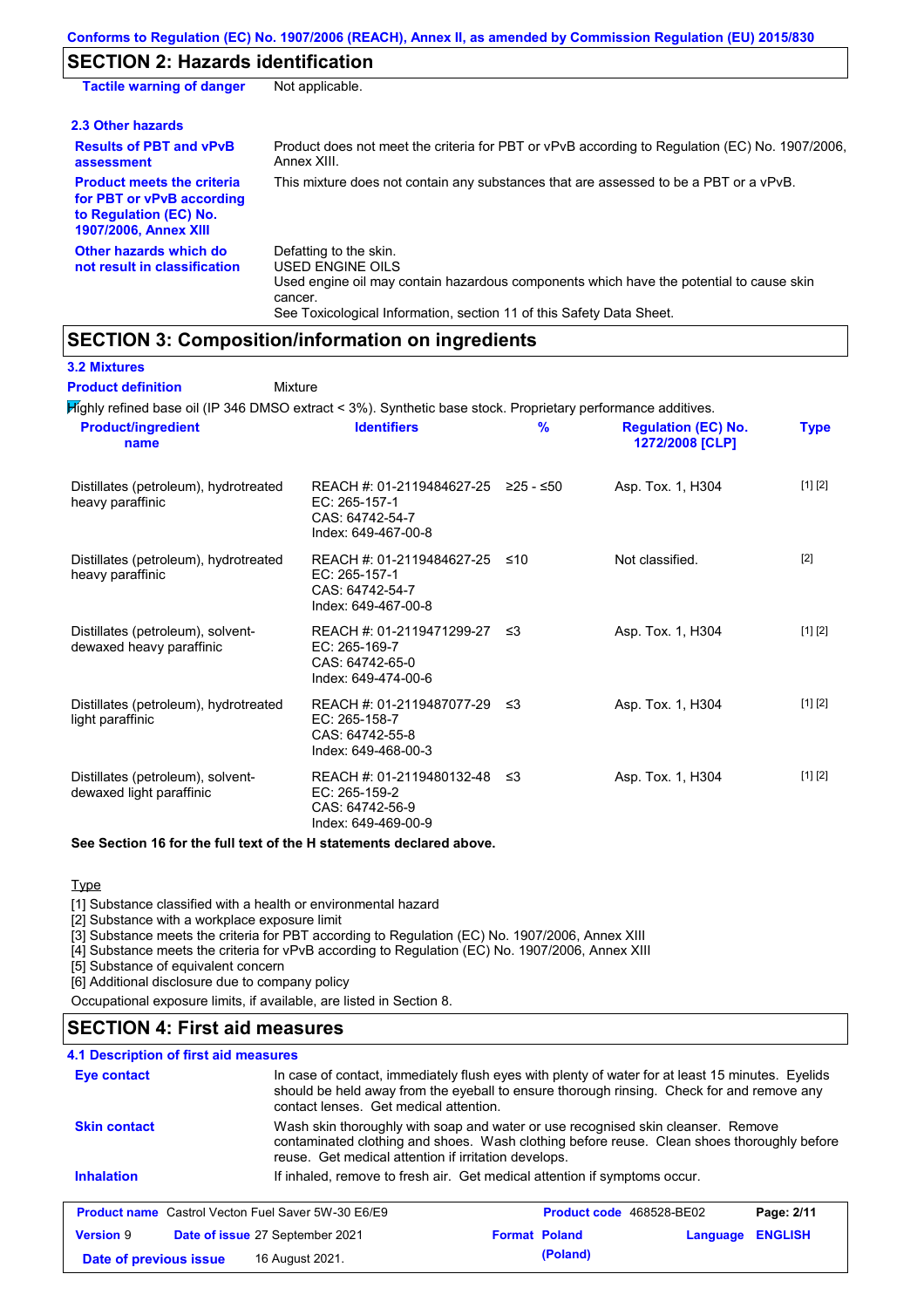#### **Conforms to Regulation (EC) No. 1907/2006 (REACH), Annex II, as amended by Commission Regulation (EU) 2015/830**

# **SECTION 4: First aid measures**

| SECTION 4. FIISLAID MEASURES          |                                                                                                                   |  |  |  |
|---------------------------------------|-------------------------------------------------------------------------------------------------------------------|--|--|--|
| <b>Ingestion</b>                      | Do not induce vomiting unless directed to do so by medical personnel. Get medical attention if<br>symptoms occur. |  |  |  |
| <b>Protection of first-aiders</b>     | No action shall be taken involving any personal risk or without suitable training.                                |  |  |  |
|                                       | 4.2 Most important symptoms and effects, both acute and delayed                                                   |  |  |  |
|                                       | See Section 11 for more detailed information on health effects and symptoms.                                      |  |  |  |
| <b>Potential acute health effects</b> |                                                                                                                   |  |  |  |
| <b>Inhalation</b>                     | Vapour inhalation under ambient conditions is not normally a problem due to low vapour<br>pressure.               |  |  |  |
| <b>Ingestion</b>                      | No known significant effects or critical hazards.                                                                 |  |  |  |
| <b>Skin contact</b>                   | Defatting to the skin. May cause skin dryness and irritation.                                                     |  |  |  |
| Eye contact                           | No known significant effects or critical hazards.                                                                 |  |  |  |
|                                       | Delayed and immediate effects as well as chronic effects from short and long-term exposure                        |  |  |  |
| <b>Inhalation</b>                     | Overexposure to the inhalation of airborne droplets or aerosols may cause irritation of the<br>respiratory tract. |  |  |  |
| <b>Ingestion</b>                      | Ingestion of large quantities may cause nausea and diarrhoea.                                                     |  |  |  |
| <b>Skin contact</b>                   | Prolonged or repeated contact can defat the skin and lead to irritation and/or dermatitis.                        |  |  |  |
| <b>Eye contact</b>                    | Potential risk of transient stinging or redness if accidental eye contact occurs.                                 |  |  |  |

#### **4.3 Indication of any immediate medical attention and special treatment needed**

|  | <b>Notes to physician</b> | Treatment should in general be symptomatic and directed to relieving any effects. |  |
|--|---------------------------|-----------------------------------------------------------------------------------|--|
|--|---------------------------|-----------------------------------------------------------------------------------|--|

# **SECTION 5: Firefighting measures**

| 5.1 Extinguishing media                                                                                                                                                                                                                           |                                                                                                                                                                                                                                                                                                                                                                   |  |
|---------------------------------------------------------------------------------------------------------------------------------------------------------------------------------------------------------------------------------------------------|-------------------------------------------------------------------------------------------------------------------------------------------------------------------------------------------------------------------------------------------------------------------------------------------------------------------------------------------------------------------|--|
| <b>Suitable extinguishing</b><br>media                                                                                                                                                                                                            | In case of fire, use foam, dry chemical or carbon dioxide extinguisher or spray.                                                                                                                                                                                                                                                                                  |  |
| <b>Unsuitable extinguishing</b><br>media                                                                                                                                                                                                          | Do not use water jet. The use of a water jet may cause the fire to spread by splashing the<br>burning product.                                                                                                                                                                                                                                                    |  |
| 5.2 Special hazards arising from the substance or mixture                                                                                                                                                                                         |                                                                                                                                                                                                                                                                                                                                                                   |  |
| <b>Hazards from the</b><br>substance or mixture                                                                                                                                                                                                   | In a fire or if heated, a pressure increase will occur and the container may burst.                                                                                                                                                                                                                                                                               |  |
| <b>Hazardous combustion</b><br>products                                                                                                                                                                                                           | Combustion products may include the following:<br>carbon oxides (CO, CO <sub>2</sub> ) (carbon monoxide, carbon dioxide)                                                                                                                                                                                                                                          |  |
| 5.3 Advice for firefighters                                                                                                                                                                                                                       |                                                                                                                                                                                                                                                                                                                                                                   |  |
| <b>Special precautions for</b><br>No action shall be taken involving any personal risk or without suitable training. Promptly<br>isolate the scene by removing all persons from the vicinity of the incident if there is a fire.<br>fire-fighters |                                                                                                                                                                                                                                                                                                                                                                   |  |
| <b>Special protective</b><br>equipment for fire-fighters                                                                                                                                                                                          | Fire-fighters should wear appropriate protective equipment and self-contained breathing<br>apparatus (SCBA) with a full face-piece operated in positive pressure mode. Clothing for fire-<br>fighters (including helmets, protective boots and gloves) conforming to European standard EN<br>469 will provide a basic level of protection for chemical incidents. |  |

## **SECTION 6: Accidental release measures**

#### **6.2 Environmental precautions** Avoid dispersal of spilt material and runoff and contact with soil, waterways, drains and sewers. Inform the relevant authorities if the product has caused environmental pollution (sewers, waterways, soil or air). **6.1 Personal precautions, protective equipment and emergency procedures For non-emergency personnel For emergency responders** No action shall be taken involving any personal risk or without suitable training. Evacuate surrounding areas. Keep unnecessary and unprotected personnel from entering. Do not touch or walk through spilt material. Floors may be slippery; use care to avoid falling. Put on appropriate personal protective equipment. If specialised clothing is required to deal with the spillage, take note of any information in Section 8 on suitable and unsuitable materials. See also the information in "For nonemergency personnel".

#### **6.3 Methods and material for containment and cleaning up**

|                        | <b>Product name</b> Castrol Vecton Fuel Saver 5W-30 E6/E9 | <b>Product code</b> 468528-BE02 |                  | Page: 3/11 |
|------------------------|-----------------------------------------------------------|---------------------------------|------------------|------------|
| <b>Version 9</b>       | <b>Date of issue 27 September 2021</b>                    | <b>Format Poland</b>            | Language ENGLISH |            |
| Date of previous issue | 16 August 2021.                                           | (Poland)                        |                  |            |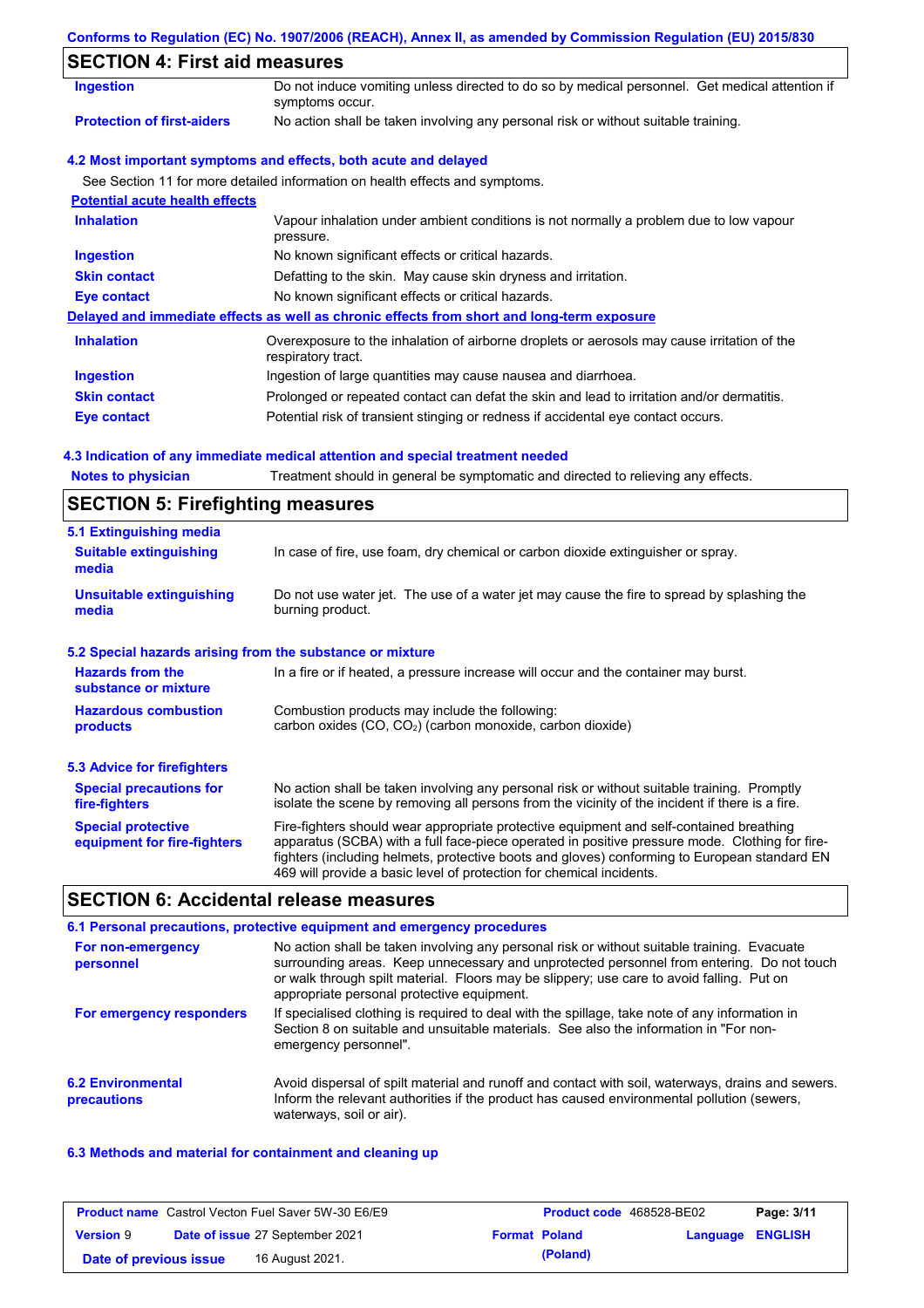# **SECTION 6: Accidental release measures**

| <b>Small spill</b>                        | Stop leak if without risk. Move containers from spill area. Absorb with an inert material and<br>place in an appropriate waste disposal container. Dispose of via a licensed waste disposal<br>contractor.                                                                                                                                                                                     |
|-------------------------------------------|------------------------------------------------------------------------------------------------------------------------------------------------------------------------------------------------------------------------------------------------------------------------------------------------------------------------------------------------------------------------------------------------|
| Large spill                               | Stop leak if without risk. Move containers from spill area. Prevent entry into sewers, water<br>courses, basements or confined areas. Contain and collect spillage with non-combustible,<br>absorbent material e.g. sand, earth, vermiculite or diatomaceous earth and place in container<br>for disposal according to local regulations. Dispose of via a licensed waste disposal contractor. |
| 6.4 Reference to other<br><b>sections</b> | See Section 1 for emergency contact information.<br>See Section 5 for firefighting measures.<br>See Section 8 for information on appropriate personal protective equipment.<br>See Section 12 for environmental precautions.<br>See Section 13 for additional waste treatment information.                                                                                                     |

# **SECTION 7: Handling and storage**

| 7.1 Precautions for safe handling                                                    |                                                                                                                                                                                                                                                                                                                                                                                                                                                                                          |
|--------------------------------------------------------------------------------------|------------------------------------------------------------------------------------------------------------------------------------------------------------------------------------------------------------------------------------------------------------------------------------------------------------------------------------------------------------------------------------------------------------------------------------------------------------------------------------------|
| <b>Protective measures</b>                                                           | Put on appropriate personal protective equipment.                                                                                                                                                                                                                                                                                                                                                                                                                                        |
| <b>Advice on general</b><br>occupational hygiene                                     | Eating, drinking and smoking should be prohibited in areas where this material is handled.<br>stored and processed. Wash thoroughly after handling. Remove contaminated clothing and<br>protective equipment before entering eating areas. See also Section 8 for additional<br>information on hygiene measures.                                                                                                                                                                         |
| <b>7.2 Conditions for safe</b><br>storage, including any<br><i>incompatibilities</i> | Store in accordance with local requiations. Store in a dry, cool and well-ventilated area, away<br>from incompatible materials (see Section 10). Keep away from heat and direct sunlight. Keep<br>container tightly closed and sealed until ready for use. Containers that have been opened must<br>be carefully resealed and kept upright to prevent leakage. Store and use only in equipment/<br>containers designed for use with this product. Do not store in unlabelled containers. |
| <b>Not suitable</b>                                                                  | Prolonged exposure to elevated temperature                                                                                                                                                                                                                                                                                                                                                                                                                                               |
| 7.3 Specific end use(s)                                                              |                                                                                                                                                                                                                                                                                                                                                                                                                                                                                          |
| <b>Recommendations</b>                                                               | See section 1.2 and Exposure scenarios in annex, if applicable.                                                                                                                                                                                                                                                                                                                                                                                                                          |

# **SECTION 8: Exposure controls/personal protection**

| <b>8.1 Control parameters</b>                                |                                                                                                                                                                                                                                                                                                                                 |  |  |
|--------------------------------------------------------------|---------------------------------------------------------------------------------------------------------------------------------------------------------------------------------------------------------------------------------------------------------------------------------------------------------------------------------|--|--|
| <b>Occupational exposure limits</b>                          | No exposure limit value known.                                                                                                                                                                                                                                                                                                  |  |  |
| <b>Product/ingredient name</b>                               | <b>Exposure limit values</b>                                                                                                                                                                                                                                                                                                    |  |  |
| Distillates (petroleum), hydrotreated heavy paraffinic       | Minister of Family, Labor and Social Policy of June 12, 2018 on the<br>maximum allowable concentrations and intensities of factors<br>harmful to health in the work environment (Journal of Laws 2018,<br>item 1286, as amended) (Poland).<br>TWA: 5 mg/m <sup>3</sup> 8 hours. Issued/Revised: 8/2018 Form: Inhalable fraction |  |  |
| Distillates (petroleum), hydrotreated heavy paraffinic       | Minister of Family, Labor and Social Policy of June 12, 2018 on the<br>maximum allowable concentrations and intensities of factors<br>harmful to health in the work environment (Journal of Laws 2018,<br>item 1286, as amended) (Poland).<br>TWA: 5 mg/m <sup>3</sup> 8 hours. Issued/Revised: 8/2018 Form: Inhalable fraction |  |  |
| Distillates (petroleum), solvent-dewaxed heavy<br>paraffinic | Minister of Family, Labor and Social Policy of June 12, 2018 on the<br>maximum allowable concentrations and intensities of factors<br>harmful to health in the work environment (Journal of Laws 2018,<br>item 1286, as amended) (Poland).<br>TWA: 5 mg/m <sup>3</sup> 8 hours. Issued/Revised: 8/2018 Form: Inhalable fraction |  |  |
| Distillates (petroleum), hydrotreated light paraffinic       | Minister of Family, Labor and Social Policy of June 12, 2018 on the<br>maximum allowable concentrations and intensities of factors<br>harmful to health in the work environment (Journal of Laws 2018,<br>item 1286, as amended) (Poland).<br>TWA: 5 mg/m <sup>3</sup> 8 hours. Issued/Revised: 8/2018 Form: Inhalable fraction |  |  |
| Distillates (petroleum), solvent-dewaxed light<br>paraffinic | Minister of Family, Labor and Social Policy of June 12, 2018 on the<br>maximum allowable concentrations and intensities of factors<br>harmful to health in the work environment (Journal of Laws 2018,<br>item 1286, as amended) (Poland).<br>TWA: 5 mg/m <sup>3</sup> 8 hours. Issued/Revised: 8/2018 Form: Inhalable fraction |  |  |
| <b>Product name</b> Castrol Vecton Fuel Saver 5W-30 E6/E9    | Product code 468528-BE02<br>Page: 4/11                                                                                                                                                                                                                                                                                          |  |  |
| <b>Version 9</b><br>Date of issue 27 September 2021          | <b>Format Poland</b><br><b>ENGLISH</b><br>Language                                                                                                                                                                                                                                                                              |  |  |
| 16 August 2021.<br>Date of previous issue                    | (Poland)                                                                                                                                                                                                                                                                                                                        |  |  |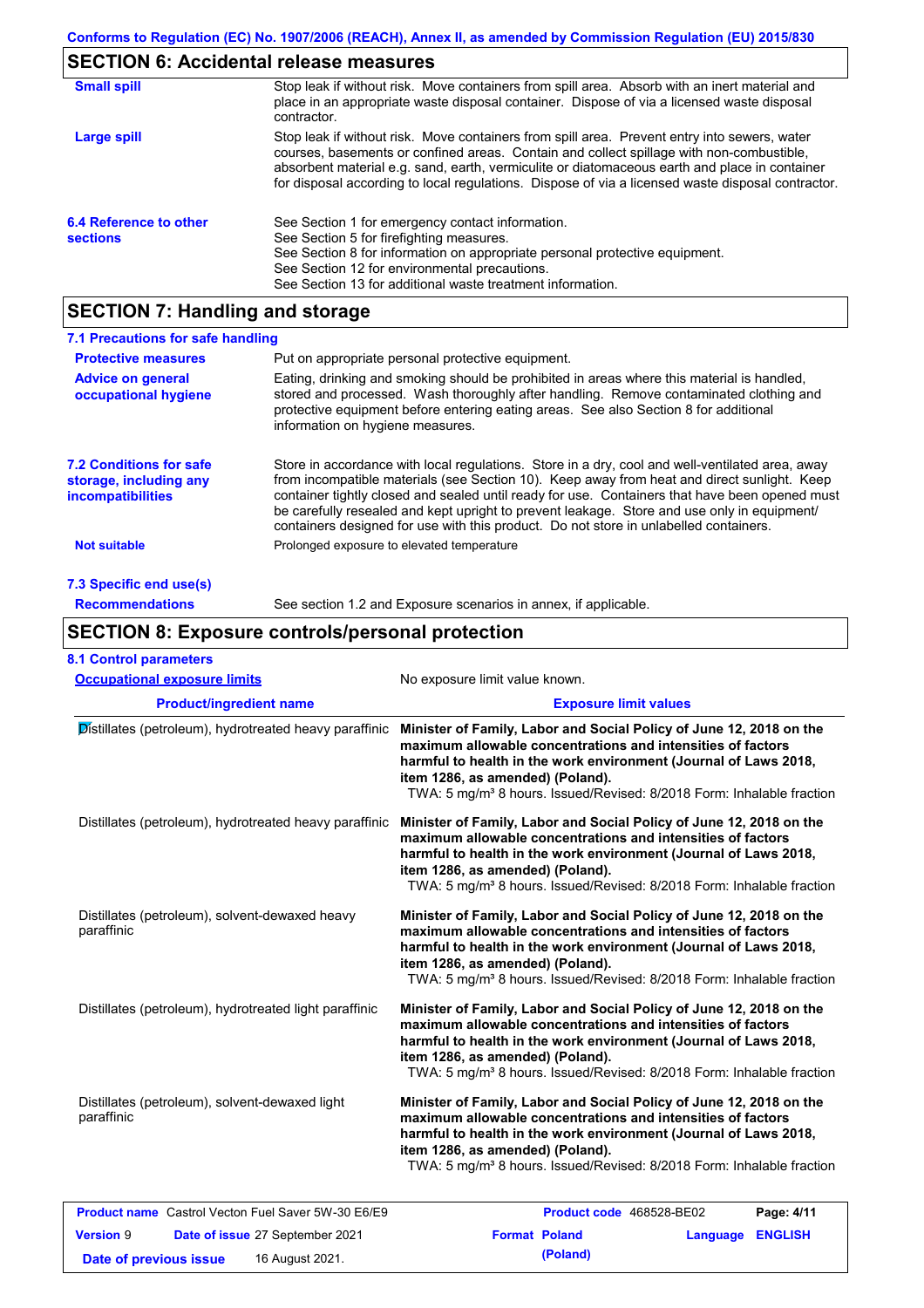# **SECTION 8: Exposure controls/personal protection**

**Date of previous issue 16 August 2021. (Poland) (Poland)** 

Whilst specific OELs for certain components may be shown in this section, other components may be present in any mist, vapour or dust produced. Therefore, the specific OELs may not be applicable to the product as a whole and are provided for guidance only.

| <b>Recommended monitoring</b><br>procedures                                       | If this product contains ingredients with exposure limits, personal, workplace atmosphere or<br>biological monitoring may be required to determine the effectiveness of the ventilation or other<br>control measures and/or the necessity to use respiratory protective equipment. Reference<br>should be made to monitoring standards, such as the following: European Standard EN 689<br>(Workplace atmospheres - Guidance for the assessment of exposure by inhalation to chemical<br>agents for comparison with limit values and measurement strategy) European Standard EN<br>14042 (Workplace atmospheres - Guide for the application and use of procedures for the<br>assessment of exposure to chemical and biological agents) European Standard EN 482<br>(Workplace atmospheres - General requirements for the performance of procedures for the<br>measurement of chemical agents) Reference to national guidance documents for methods for<br>the determination of hazardous substances will also be required. |                          |                 |                |
|-----------------------------------------------------------------------------------|----------------------------------------------------------------------------------------------------------------------------------------------------------------------------------------------------------------------------------------------------------------------------------------------------------------------------------------------------------------------------------------------------------------------------------------------------------------------------------------------------------------------------------------------------------------------------------------------------------------------------------------------------------------------------------------------------------------------------------------------------------------------------------------------------------------------------------------------------------------------------------------------------------------------------------------------------------------------------------------------------------------------------|--------------------------|-----------------|----------------|
| <b>Derived No Effect Level</b>                                                    |                                                                                                                                                                                                                                                                                                                                                                                                                                                                                                                                                                                                                                                                                                                                                                                                                                                                                                                                                                                                                            |                          |                 |                |
| No DNELs/DMELs available.                                                         |                                                                                                                                                                                                                                                                                                                                                                                                                                                                                                                                                                                                                                                                                                                                                                                                                                                                                                                                                                                                                            |                          |                 |                |
| <b>Predicted No Effect Concentration</b>                                          |                                                                                                                                                                                                                                                                                                                                                                                                                                                                                                                                                                                                                                                                                                                                                                                                                                                                                                                                                                                                                            |                          |                 |                |
| No PNECs available                                                                |                                                                                                                                                                                                                                                                                                                                                                                                                                                                                                                                                                                                                                                                                                                                                                                                                                                                                                                                                                                                                            |                          |                 |                |
|                                                                                   |                                                                                                                                                                                                                                                                                                                                                                                                                                                                                                                                                                                                                                                                                                                                                                                                                                                                                                                                                                                                                            |                          |                 |                |
| <b>8.2 Exposure controls</b><br><b>Appropriate engineering</b><br><b>controls</b> | Provide exhaust ventilation or other engineering controls to keep the relevant airborne<br>concentrations below their respective occupational exposure limits.<br>All activities involving chemicals should be assessed for their risks to health, to ensure<br>exposures are adequately controlled. Personal protective equipment should only be considered<br>after other forms of control measures (e.g. engineering controls) have been suitably evaluated.<br>Personal protective equipment should conform to appropriate standards, be suitable for use, be<br>kept in good condition and properly maintained.<br>Your supplier of personal protective equipment should be consulted for advice on selection and<br>appropriate standards. For further information contact your national organisation for standards.<br>The final choice of protective equipment will depend upon a risk assessment. It is important to<br>ensure that all items of personal protective equipment are compatible.                    |                          |                 |                |
| <b>Individual protection measures</b>                                             |                                                                                                                                                                                                                                                                                                                                                                                                                                                                                                                                                                                                                                                                                                                                                                                                                                                                                                                                                                                                                            |                          |                 |                |
| <b>Hygiene measures</b>                                                           | Wash hands, forearms and face thoroughly after handling chemical products, before eating,<br>smoking and using the lavatory and at the end of the working period. Ensure that eyewash<br>stations and safety showers are close to the workstation location.                                                                                                                                                                                                                                                                                                                                                                                                                                                                                                                                                                                                                                                                                                                                                                |                          |                 |                |
| <b>Respiratory protection</b>                                                     | In case of insufficient ventilation, wear suitable respiratory equipment.<br>The correct choice of respiratory protection depends upon the chemicals being handled, the<br>conditions of work and use, and the condition of the respiratory equipment. Safety procedures<br>should be developed for each intended application. Respiratory protection equipment should<br>therefore be chosen in consultation with the supplier/manufacturer and with a full assessment<br>of the working conditions.                                                                                                                                                                                                                                                                                                                                                                                                                                                                                                                      |                          |                 |                |
| <b>Eye/face protection</b>                                                        | Safety glasses with side shields.                                                                                                                                                                                                                                                                                                                                                                                                                                                                                                                                                                                                                                                                                                                                                                                                                                                                                                                                                                                          |                          |                 |                |
| <b>Skin protection</b>                                                            |                                                                                                                                                                                                                                                                                                                                                                                                                                                                                                                                                                                                                                                                                                                                                                                                                                                                                                                                                                                                                            |                          |                 |                |
| <b>Hand protection</b>                                                            | <b>General Information:</b>                                                                                                                                                                                                                                                                                                                                                                                                                                                                                                                                                                                                                                                                                                                                                                                                                                                                                                                                                                                                |                          |                 |                |
|                                                                                   | Because specific work environments and material handling practices vary, safety procedures<br>should be developed for each intended application. The correct choice of protective gloves<br>depends upon the chemicals being handled, and the conditions of work and use. Most gloves<br>provide protection for only a limited time before they must be discarded and replaced (even the<br>best chemically resistant gloves will break down after repeated chemical exposures).                                                                                                                                                                                                                                                                                                                                                                                                                                                                                                                                           |                          |                 |                |
|                                                                                   | Gloves should be chosen in consultation with the supplier / manufacturer and taking account of<br>a full assessment of the working conditions.                                                                                                                                                                                                                                                                                                                                                                                                                                                                                                                                                                                                                                                                                                                                                                                                                                                                             |                          |                 |                |
|                                                                                   | Recommended: Nitrile gloves.<br><b>Breakthrough time:</b>                                                                                                                                                                                                                                                                                                                                                                                                                                                                                                                                                                                                                                                                                                                                                                                                                                                                                                                                                                  |                          |                 |                |
|                                                                                   | Breakthrough time data are generated by glove manufacturers under laboratory test conditions<br>and represent how long a glove can be expected to provide effective permeation resistance. It<br>is important when following breakthrough time recommendations that actual workplace<br>conditions are taken into account. Always consult with your glove supplier for up-to-date<br>technical information on breakthrough times for the recommended glove type.<br>Our recommendations on the selection of gloves are as follows:                                                                                                                                                                                                                                                                                                                                                                                                                                                                                         |                          |                 |                |
|                                                                                   | Continuous contact:                                                                                                                                                                                                                                                                                                                                                                                                                                                                                                                                                                                                                                                                                                                                                                                                                                                                                                                                                                                                        |                          |                 |                |
|                                                                                   | Gloves with a minimum breakthrough time of 240 minutes, or >480 minutes if suitable gloves                                                                                                                                                                                                                                                                                                                                                                                                                                                                                                                                                                                                                                                                                                                                                                                                                                                                                                                                 |                          |                 |                |
| <b>Product name</b> Castrol Vecton Fuel Saver 5W-30 E6/E9                         |                                                                                                                                                                                                                                                                                                                                                                                                                                                                                                                                                                                                                                                                                                                                                                                                                                                                                                                                                                                                                            | Product code 468528-BE02 |                 | Page: 5/11     |
| <b>Version 9</b><br>Date of issue 27 September 2021                               |                                                                                                                                                                                                                                                                                                                                                                                                                                                                                                                                                                                                                                                                                                                                                                                                                                                                                                                                                                                                                            | <b>Format Poland</b>     | <b>Language</b> | <b>ENGLISH</b> |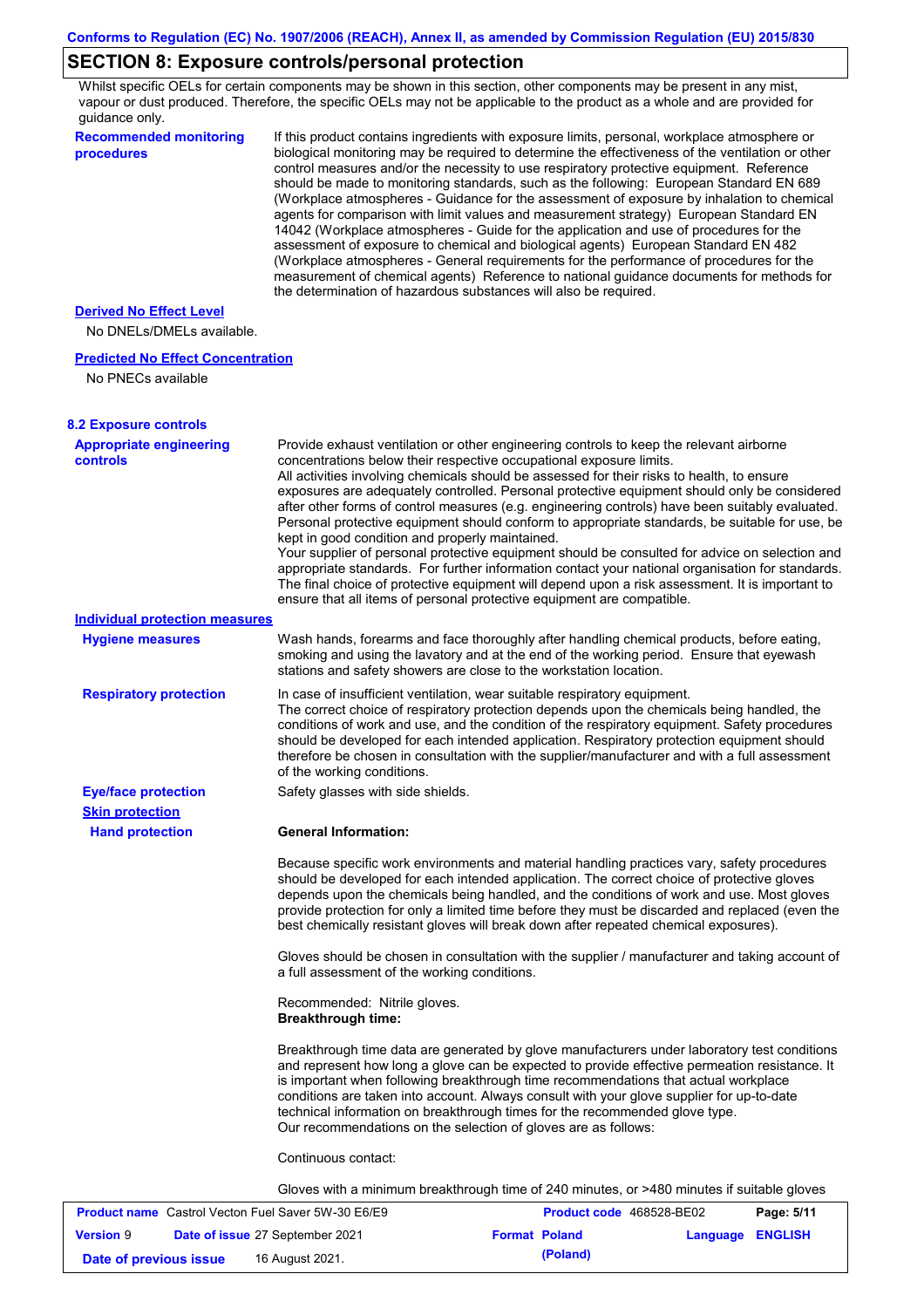# **SECTION 8: Exposure controls/personal protection**

|                                           | can be obtained.<br>If suitable gloves are not available to offer that level of protection, gloves with shorter<br>breakthrough times may be acceptable as long as appropriate glove maintenance and<br>replacement regimes are determined and adhered to.                                                                                                                                                                                                                                                                                                                                                                                                                            |
|-------------------------------------------|---------------------------------------------------------------------------------------------------------------------------------------------------------------------------------------------------------------------------------------------------------------------------------------------------------------------------------------------------------------------------------------------------------------------------------------------------------------------------------------------------------------------------------------------------------------------------------------------------------------------------------------------------------------------------------------|
|                                           | Short-term / splash protection:                                                                                                                                                                                                                                                                                                                                                                                                                                                                                                                                                                                                                                                       |
|                                           | Recommended breakthrough times as above.<br>It is recognised that for short-term, transient exposures, gloves with shorter breakthrough times<br>may commonly be used. Therefore, appropriate maintenance and replacement regimes must<br>be determined and rigorously followed.                                                                                                                                                                                                                                                                                                                                                                                                      |
|                                           | <b>Glove Thickness:</b>                                                                                                                                                                                                                                                                                                                                                                                                                                                                                                                                                                                                                                                               |
|                                           | For general applications, we recommend gloves with a thickness typically greater than 0.35 mm.                                                                                                                                                                                                                                                                                                                                                                                                                                                                                                                                                                                        |
|                                           | It should be emphasised that glove thickness is not necessarily a good predictor of glove<br>resistance to a specific chemical, as the permeation efficiency of the glove will be dependent<br>on the exact composition of the glove material. Therefore, glove selection should also be based<br>on consideration of the task requirements and knowledge of breakthrough times.<br>Glove thickness may also vary depending on the glove manufacturer, the glove type and the<br>glove model. Therefore, the manufacturers' technical data should always be taken into account<br>to ensure selection of the most appropriate glove for the task.                                     |
|                                           | Note: Depending on the activity being conducted, gloves of varying thickness may be required<br>for specific tasks. For example:                                                                                                                                                                                                                                                                                                                                                                                                                                                                                                                                                      |
|                                           | • Thinner gloves (down to 0.1 mm or less) may be required where a high degree of manual<br>dexterity is needed. However, these gloves are only likely to give short duration protection and<br>would normally be just for single use applications, then disposed of.                                                                                                                                                                                                                                                                                                                                                                                                                  |
|                                           | • Thicker gloves (up to 3 mm or more) may be required where there is a mechanical (as well<br>as a chemical) risk i.e. where there is abrasion or puncture potential.                                                                                                                                                                                                                                                                                                                                                                                                                                                                                                                 |
| <b>Skin and body</b>                      | Use of protective clothing is good industrial practice.<br>Personal protective equipment for the body should be selected based on the task being<br>performed and the risks involved and should be approved by a specialist before handling this<br>product.<br>Cotton or polyester/cotton overalls will only provide protection against light superficial<br>contamination that will not soak through to the skin. Overalls should be laundered on a regular<br>basis. When the risk of skin exposure is high (e.g. when cleaning up spillages or if there is a<br>risk of splashing) then chemical resistant aprons and/or impervious chemical suits and boots<br>will be required. |
| <b>Refer to standards:</b>                | Respiratory protection: EN 529<br>Gloves: EN 420, EN 374<br>Eye protection: EN 166<br>Filtering half-mask: EN 149<br>Filtering half-mask with valve: EN 405<br>Half-mask: EN 140 plus filter<br>Full-face mask: EN 136 plus filter<br>Particulate filters: EN 143<br>Gas/combined filters: EN 14387                                                                                                                                                                                                                                                                                                                                                                                   |
| <b>Environmental exposure</b><br>controls | Emissions from ventilation or work process equipment should be checked to ensure they<br>comply with the requirements of environmental protection legislation. In some cases, fume<br>scrubbers, filters or engineering modifications to the process equipment will be necessary to<br>reduce emissions to acceptable levels.                                                                                                                                                                                                                                                                                                                                                         |

| 9.1 Information on basic physical and chemical properties |                 |
|-----------------------------------------------------------|-----------------|
| <b>Appearance</b>                                         |                 |
| <b>Physical state</b>                                     | Liguid.         |
| Colour                                                    | Amber. [Light]  |
| Odour                                                     | Not available.  |
| <b>Odour threshold</b>                                    | Not available.  |
| pН                                                        | Not applicable. |
| <b>Melting point/freezing point</b>                       | Not available.  |

|                        | <b>Product name</b> Castrol Vecton Fuel Saver 5W-30 E6/E9 | <b>Product code</b> 468528-BE02 |                         | Page: 6/11 |
|------------------------|-----------------------------------------------------------|---------------------------------|-------------------------|------------|
| <b>Version 9</b>       | <b>Date of issue 27 September 2021</b>                    | <b>Format Poland</b>            | <b>Language ENGLISH</b> |            |
| Date of previous issue | 16 August 2021.                                           | (Poland)                        |                         |            |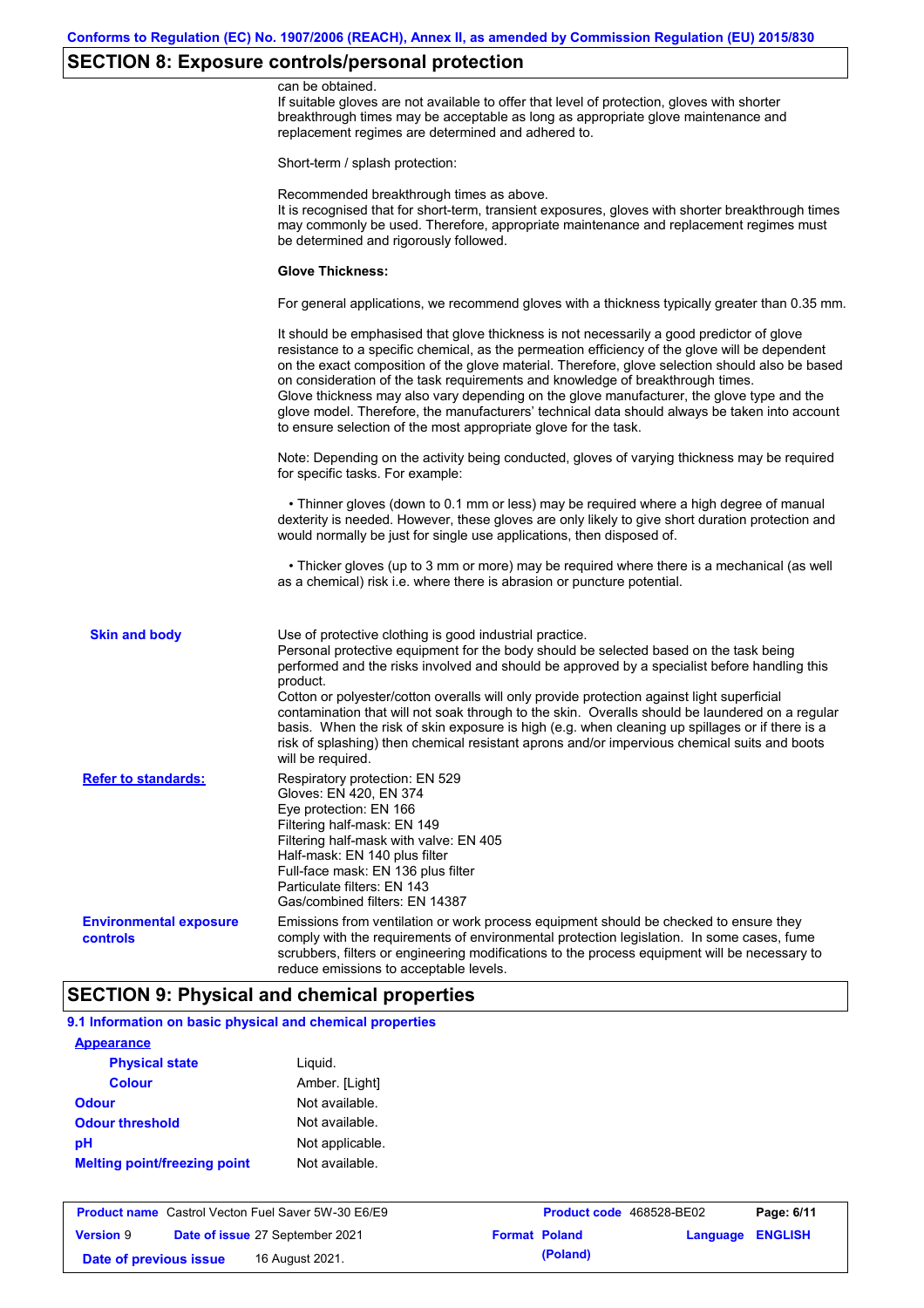# **SECTION 9: Physical and chemical properties**

| Initial boiling point and boiling<br>range             | Not available.                                                                                                                                  |
|--------------------------------------------------------|-------------------------------------------------------------------------------------------------------------------------------------------------|
| <b>Pour point</b>                                      | $-48 °C$                                                                                                                                        |
| <b>Flash point</b>                                     | Closed cup: 199°C (390.2°F) [Pensky-Martens.]<br>Open cup: 228°C (442.4°F) [Cleveland.]                                                         |
| <b>Evaporation rate</b>                                | Not available.                                                                                                                                  |
| <b>Flammability (solid, gas)</b>                       | Not available.                                                                                                                                  |
| <b>Upper/lower flammability or</b><br>explosive limits | Not available.                                                                                                                                  |
| <b>Vapour pressure</b>                                 | Not available.                                                                                                                                  |
| <b>Vapour density</b>                                  | Not available.                                                                                                                                  |
| <b>Relative density</b>                                | Not available.                                                                                                                                  |
| <b>Density</b>                                         | <1000 kg/m <sup>3</sup> (<1 g/cm <sup>3</sup> ) at 15°C                                                                                         |
| <b>Solubility(ies)</b>                                 | insoluble in water.                                                                                                                             |
| <b>Partition coefficient: n-octanol/</b><br>water      | Not available.                                                                                                                                  |
| <b>Auto-ignition temperature</b>                       | Not available.                                                                                                                                  |
| <b>Decomposition temperature</b>                       | Not available.                                                                                                                                  |
| <b>Viscosity</b>                                       | Kinematic: 69.47 mm <sup>2</sup> /s (69.47 cSt) at 40 $^{\circ}$ C<br>Kinematic: 11.5 to 12.29 mm <sup>2</sup> /s (11.5 to 12.29 cSt) at 100 °C |
| <b>Explosive properties</b>                            | Not available.                                                                                                                                  |
| <b>Oxidising properties</b>                            | Not available.                                                                                                                                  |
|                                                        |                                                                                                                                                 |

#### **9.2 Other information**

No additional information.

# **10.6 Hazardous decomposition products 10.4 Conditions to avoid** Avoid all possible sources of ignition (spark or flame). Under normal conditions of storage and use, hazardous decomposition products should not be produced. **10.2 Chemical stability** The product is stable. **10.5 Incompatible materials 10.3 Possibility of hazardous reactions** Under normal conditions of storage and use, hazardous reactions will not occur. Under normal conditions of storage and use, hazardous polymerisation will not occur. **SECTION 10: Stability and reactivity 10.1 Reactivity** No specific test data available for this product. Refer to Conditions to avoid and Incompatible materials for additional information. Reactive or incompatible with the following materials: oxidising materials.

# **SECTION 11: Toxicological information**

| 11.1 Information on toxicological effects                 |                                                                              |                                                                                        |          |                |
|-----------------------------------------------------------|------------------------------------------------------------------------------|----------------------------------------------------------------------------------------|----------|----------------|
| <b>Acute toxicity estimates</b>                           |                                                                              |                                                                                        |          |                |
| Not available.                                            |                                                                              |                                                                                        |          |                |
| <b>Information on likely</b><br>routes of exposure        | Routes of entry anticipated: Dermal, Inhalation.                             |                                                                                        |          |                |
| <b>Potential acute health effects</b>                     |                                                                              |                                                                                        |          |                |
| <b>Inhalation</b>                                         | pressure.                                                                    | Vapour inhalation under ambient conditions is not normally a problem due to low vapour |          |                |
| Ingestion                                                 | No known significant effects or critical hazards.                            |                                                                                        |          |                |
| <b>Skin contact</b>                                       |                                                                              | Defatting to the skin. May cause skin dryness and irritation.                          |          |                |
| Eye contact                                               | No known significant effects or critical hazards.                            |                                                                                        |          |                |
|                                                           | Symptoms related to the physical, chemical and toxicological characteristics |                                                                                        |          |                |
| <b>Inhalation</b>                                         | No specific data.                                                            |                                                                                        |          |                |
| Ingestion                                                 | No specific data.                                                            |                                                                                        |          |                |
| <b>Product name</b> Castrol Vecton Fuel Saver 5W-30 E6/E9 |                                                                              | Product code 468528-BE02                                                               |          | Page: 7/11     |
| <b>Version 9</b>                                          | Date of issue 27 September 2021                                              | <b>Format Poland</b>                                                                   | Language | <b>ENGLISH</b> |
| Date of previous issue                                    | 16 August 2021.                                                              | (Poland)                                                                               |          |                |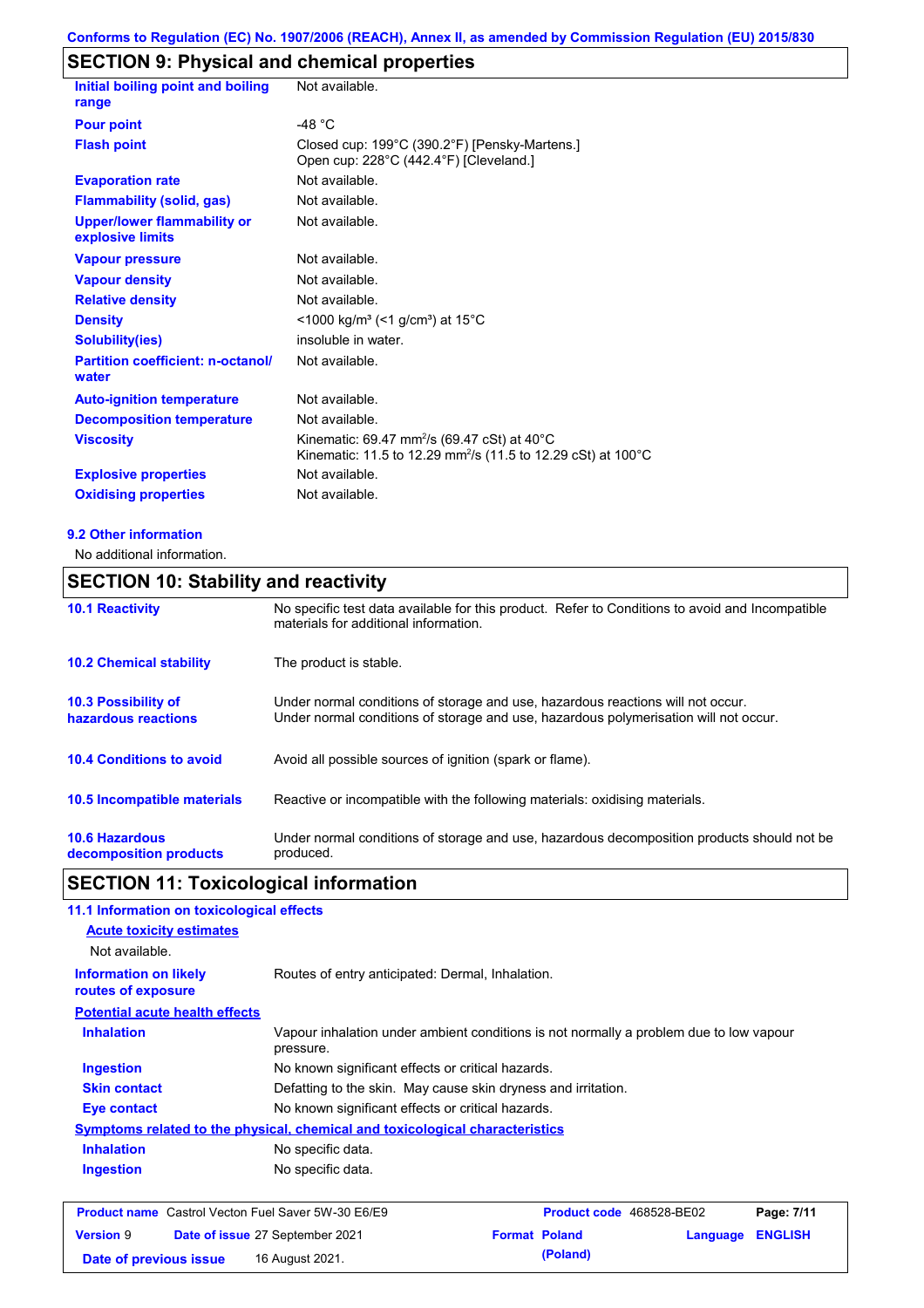# **SECTION 11: Toxicological information**

| <b>Skin contact</b>                     | Adverse symptoms may include the following:<br>irritation<br>dryness<br>cracking                                                                                                                                                                                                                                                                                                                         |
|-----------------------------------------|----------------------------------------------------------------------------------------------------------------------------------------------------------------------------------------------------------------------------------------------------------------------------------------------------------------------------------------------------------------------------------------------------------|
| Eye contact                             | No specific data.                                                                                                                                                                                                                                                                                                                                                                                        |
|                                         | Delayed and immediate effects as well as chronic effects from short and long-term exposure                                                                                                                                                                                                                                                                                                               |
| <b>Inhalation</b>                       | Overexposure to the inhalation of airborne droplets or aerosols may cause irritation of the<br>respiratory tract.                                                                                                                                                                                                                                                                                        |
| <b>Ingestion</b>                        | Ingestion of large quantities may cause nausea and diarrhoea.                                                                                                                                                                                                                                                                                                                                            |
| <b>Skin contact</b>                     | Prolonged or repeated contact can defat the skin and lead to irritation and/or dermatitis.                                                                                                                                                                                                                                                                                                               |
| Eye contact                             | Potential risk of transient stinging or redness if accidental eye contact occurs.                                                                                                                                                                                                                                                                                                                        |
| <b>Potential chronic health effects</b> |                                                                                                                                                                                                                                                                                                                                                                                                          |
| <b>General</b>                          | USED ENGINE OILS<br>Combustion products resulting from the operation of internal combustion engines contaminate<br>engine oils during use. Used engine oil may contain hazardous components which have the<br>potential to cause skin cancer. Frequent or prolonged contact with all types and makes of used<br>engine oil must therefore be avoided and a high standard of personal hygiene maintained. |
| <b>Carcinogenicity</b>                  | No known significant effects or critical hazards.                                                                                                                                                                                                                                                                                                                                                        |
| <b>Mutagenicity</b>                     | No known significant effects or critical hazards.                                                                                                                                                                                                                                                                                                                                                        |
| <b>Developmental effects</b>            | No known significant effects or critical hazards.                                                                                                                                                                                                                                                                                                                                                        |
| <b>Fertility effects</b>                | No known significant effects or critical hazards.                                                                                                                                                                                                                                                                                                                                                        |

# **SECTION 12: Ecological information**

# **12.1 Toxicity**

**Environmental hazards** Not classified as dangerous

#### **12.2 Persistence and degradability**

Partially biodegradable.

#### **12.3 Bioaccumulative potential**

This product is not expected to bioaccumulate through food chains in the environment.

| <b>12.4 Mobility in soil</b>                                  |                                                                      |
|---------------------------------------------------------------|----------------------------------------------------------------------|
| <b>Soil/water partition</b><br>coefficient (K <sub>oc</sub> ) | Not available.                                                       |
| <b>Mobility</b>                                               | Spillages may penetrate the soil causing ground water contamination. |

### **12.5 Results of PBT and vPvB assessment**

Product does not meet the criteria for PBT or vPvB according to Regulation (EC) No. 1907/2006, Annex XIII.

| 12.6 Other adverse effects          |                                                                                                                           |
|-------------------------------------|---------------------------------------------------------------------------------------------------------------------------|
| <b>Other ecological information</b> | Spills may form a film on water surfaces causing physical damage to organisms. Oxygen<br>transfer could also be impaired. |

# **SECTION 13: Disposal considerations**

#### **European waste catalogue (EWC) Hazardous waste** Yes. Where possible, arrange for product to be recycled. Dispose of via an authorised person/ licensed waste disposal contractor in accordance with local regulations. **Methods of disposal 13.1 Waste treatment methods Product**

| <b>Waste code</b> | <b>Waste designation</b>                |
|-------------------|-----------------------------------------|
| $130208*$         | other engine, gear and lubricating oils |
| .                 |                                         |

However, deviation from the intended use and/or the presence of any potential contaminants may require an alternative waste disposal code to be assigned by the end user.

**Packaging**

| <b>Methods of disposal</b> | Where possible, arrange for product to be recycled. Dispose of via an authorised person/ |  |
|----------------------------|------------------------------------------------------------------------------------------|--|
|                            | licensed waste disposal contractor in accordance with local regulations.                 |  |

| <b>Product name</b> Castrol Vecton Fuel Saver 5W-30 E6/E9 |  |                                 | <b>Product code</b> 468528-BE02 | Page: 8/11 |                  |  |
|-----------------------------------------------------------|--|---------------------------------|---------------------------------|------------|------------------|--|
| <b>Version 9</b>                                          |  | Date of issue 27 September 2021 | <b>Format Poland</b>            |            | Language ENGLISH |  |
| Date of previous issue                                    |  | 16 August 2021.                 |                                 | (Poland)   |                  |  |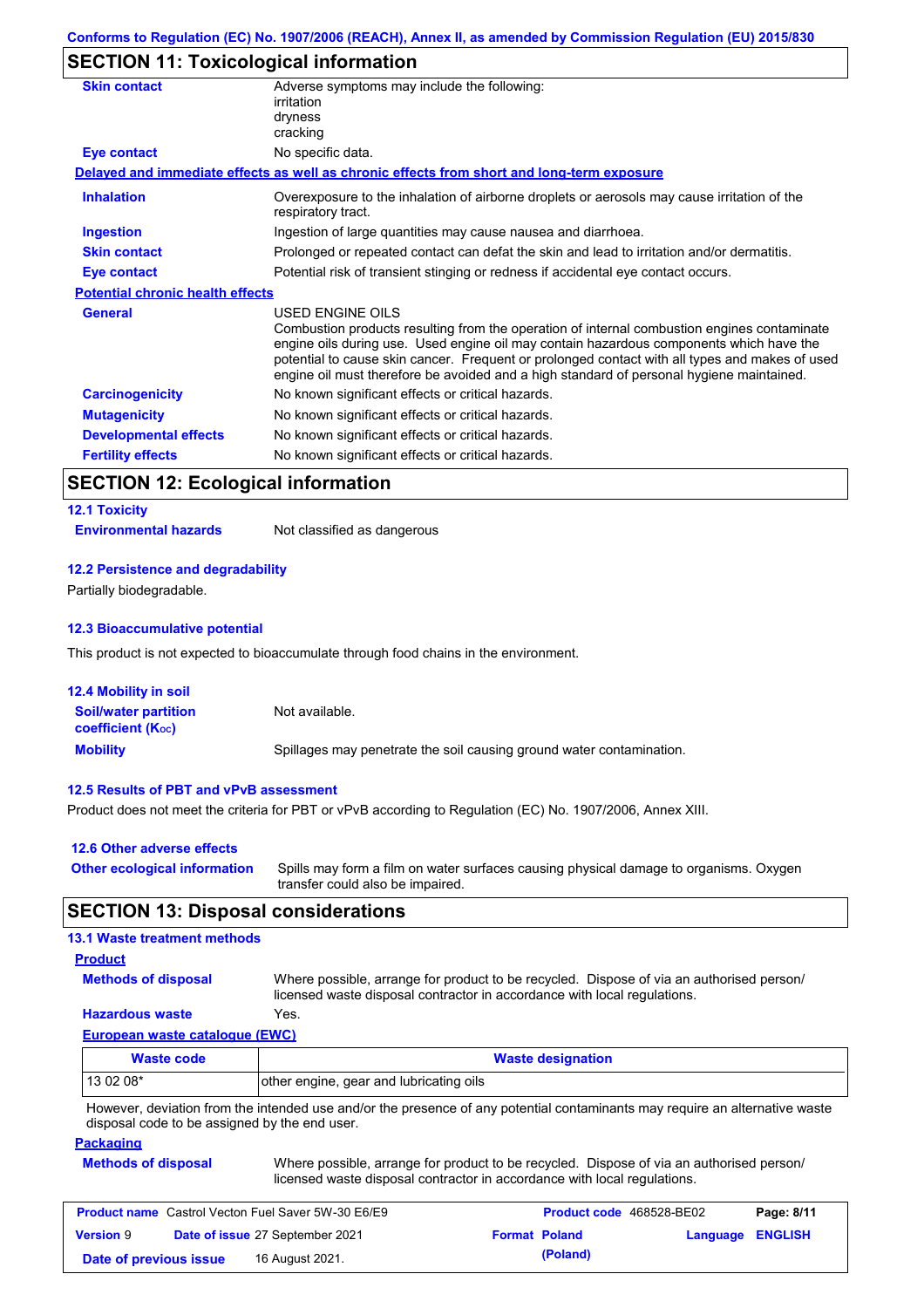**Conforms to Regulation (EC) No. 1907/2006 (REACH), Annex II, as amended by Commission Regulation (EU) 2015/830**

# **SECTION 13: Disposal considerations**

**Special precautions** This material and its container must be disposed of in a safe way. Empty containers or liners may retain some product residues. Avoid dispersal of spilt material and runoff and contact with soil, waterways, drains and sewers. **References** Commission 2014/955/EU

Directive 2008/98/EC

# **SECTION 14: Transport information**

|                                           | <b>ADR/RID</b> | <b>ADN</b>     | <b>IMDG</b>    | <b>IATA</b>    |
|-------------------------------------------|----------------|----------------|----------------|----------------|
| 14.1 UN number                            | Not regulated. | Not regulated. | Not regulated. | Not regulated. |
| 14.2 UN proper<br>shipping name           |                |                |                |                |
| <b>14.3 Transport</b><br>hazard class(es) |                |                |                |                |
| 14.4 Packing<br>group                     |                |                |                |                |
| 14.5<br><b>Environmental</b><br>hazards   | No.            | No.            | No.            | No.            |
| <b>Additional</b><br>information          |                |                |                |                |

**14.6 Special precautions for user** Not available.

**14.7 Transport in bulk according to IMO instruments** Not available.

# **SECTION 15: Regulatory information**

|                                                                | 15.1 Safety, health and environmental regulations/legislation specific for the substance or mixture                            |                          |            |
|----------------------------------------------------------------|--------------------------------------------------------------------------------------------------------------------------------|--------------------------|------------|
| EU Regulation (EC) No. 1907/2006 (REACH)                       |                                                                                                                                |                          |            |
| <b>Annex XIV - List of substances subject to authorisation</b> |                                                                                                                                |                          |            |
| <b>Annex XIV</b>                                               |                                                                                                                                |                          |            |
| None of the components are listed.                             |                                                                                                                                |                          |            |
| <b>Substances of very high concern</b>                         |                                                                                                                                |                          |            |
| None of the components are listed.                             |                                                                                                                                |                          |            |
| EU Regulation (EC) No. 1907/2006 (REACH)                       |                                                                                                                                |                          |            |
| <b>Annex XVII - Restrictions</b>                               | Not applicable.                                                                                                                |                          |            |
| on the manufacture,                                            |                                                                                                                                |                          |            |
| placing on the market                                          |                                                                                                                                |                          |            |
| and use of certain                                             |                                                                                                                                |                          |            |
| dangerous substances,<br>mixtures and articles                 |                                                                                                                                |                          |            |
|                                                                |                                                                                                                                |                          |            |
| <b>Other regulations</b>                                       |                                                                                                                                |                          |            |
| <b>REACH Status</b>                                            | The company, as identified in Section 1, sells this product in the EU in compliance with the<br>current requirements of REACH. |                          |            |
| <b>United States inventory</b><br>(TSCA 8b)                    | All components are active or exempted.                                                                                         |                          |            |
| <b>Australia inventory (AICS)</b>                              | All components are listed or exempted.                                                                                         |                          |            |
| <b>Canada inventory</b>                                        | All components are listed or exempted.                                                                                         |                          |            |
| <b>China inventory (IECSC)</b>                                 | At least one component is not listed.                                                                                          |                          |            |
| <b>Japan inventory (ENCS)</b>                                  | All components are listed or exempted.                                                                                         |                          |            |
| <b>Korea inventory (KECI)</b>                                  | All components are listed or exempted.                                                                                         |                          |            |
| <b>Philippines inventory</b><br>(PICCS)                        | All components are listed or exempted.                                                                                         |                          |            |
| <b>Product name</b> Castrol Vecton Fuel Saver 5W-30 E6/E9      |                                                                                                                                | Product code 468528-BE02 | Page: 9/11 |

| <b>Product name</b> Castrol Vecton Fuel Saver 5W-30 E6/E9 |  |                                        | <b>Product code</b> 468528-BE02 | Page: 9/11           |                  |  |
|-----------------------------------------------------------|--|----------------------------------------|---------------------------------|----------------------|------------------|--|
| <b>Version 9</b>                                          |  | <b>Date of issue 27 September 2021</b> |                                 | <b>Format Poland</b> | Language ENGLISH |  |
| Date of previous issue                                    |  | 16 August 2021.                        |                                 | (Poland)             |                  |  |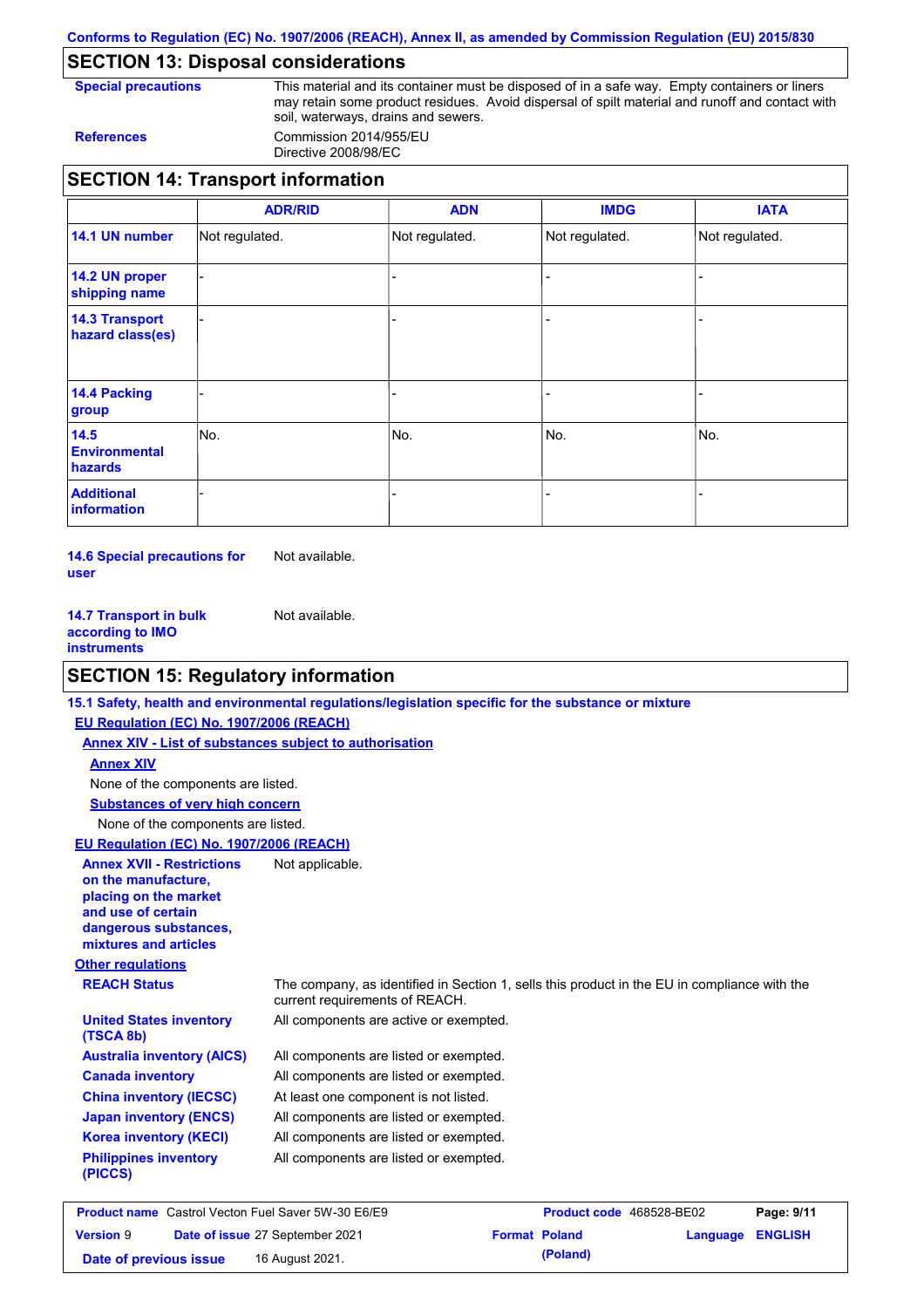# **SECTION 15: Regulatory information**

| <b>Taiwan Chemical</b><br><b>Substances Inventory</b><br>(TCSI)                                                              | All components are listed or exempted.                                                                                                                                                                                                                                                                                                                        |
|------------------------------------------------------------------------------------------------------------------------------|---------------------------------------------------------------------------------------------------------------------------------------------------------------------------------------------------------------------------------------------------------------------------------------------------------------------------------------------------------------|
| Ozone depleting substances (1005/2009/EU)<br>Not listed.                                                                     |                                                                                                                                                                                                                                                                                                                                                               |
| Prior Informed Consent (PIC) (649/2012/EU)<br>Not listed.                                                                    |                                                                                                                                                                                                                                                                                                                                                               |
| <b>EU - Water framework directive - Priority substances</b><br>None of the components are listed.<br><b>Seveso Directive</b> |                                                                                                                                                                                                                                                                                                                                                               |
| This product is not controlled under the Seveso Directive.                                                                   |                                                                                                                                                                                                                                                                                                                                                               |
| <b>References</b>                                                                                                            | Regulation (EC) No 1907/2006 of the European Parliament and of the Council of 18 December<br>2006. concerning the Registration, Evaluation, Authorisation and Restriction of Chemicals<br>(REACH), establishing a European Chemicals Agency (OJ. EU L 396 of 30 December 2006.<br>and correcting Acts. Office. EU L 136 of 29 May 2007. with later. amended). |
|                                                                                                                              | Commission Regulation (EU) No 453/2010 of 20 May 2010, amending Regulation (EC) No<br>1907/2006 of the Parliament and of the Council concerning the Registration, Evaluation,<br>Authorisation and Restriction of Chemicals (REACH)                                                                                                                           |
|                                                                                                                              | Act of 25 February 2011. chemical substances and mixtures (OJ U.11.63.322)                                                                                                                                                                                                                                                                                    |
|                                                                                                                              | Regulation of the Minister of Health of 10 August 2012 on the criteria and classification of<br>chemical substances and their mixtures (Journal of Laws 2012, item 1018)                                                                                                                                                                                      |
| <b>15.2 Chemical safety</b><br>assessment                                                                                    | A Chemical Safety Assessment has been carried out for one or more of the substances within<br>this mixture. A Chemical Safety Assessment has not been carried out for the mixture itself.                                                                                                                                                                     |
| <b>SECTION 16: Other information</b>                                                                                         |                                                                                                                                                                                                                                                                                                                                                               |
| <b>Abbreviations and acronyms</b>                                                                                            | ADN = European Provisions concerning the International Carriage of Dangerous Goods by<br>Inland Waterway<br>ADR = The European Agreement concerning the International Carriage of Dangerous Goods by                                                                                                                                                          |

| Road<br>ATE = Acute Toxicity Estimate                                                                   | ADR = The European Agreement concerning the International Carriage of Dangerous Goods by                                                                 |
|---------------------------------------------------------------------------------------------------------|----------------------------------------------------------------------------------------------------------------------------------------------------------|
| <b>BCF</b> = Bioconcentration Factor                                                                    |                                                                                                                                                          |
| CAS = Chemical Abstracts Service                                                                        |                                                                                                                                                          |
| CSA = Chemical Safety Assessment<br>CSR = Chemical Safety Report<br>DMEL = Derived Minimal Effect Level | CLP = Classification, Labelling and Packaging Regulation [Regulation (EC) No. 1272/2008]                                                                 |
| DNEL = Derived No Effect Level                                                                          |                                                                                                                                                          |
| ES = Exposure Scenario                                                                                  | EINECS = European Inventory of Existing Commercial chemical Substances                                                                                   |
|                                                                                                         | EUH statement = CLP-specific Hazard statement                                                                                                            |
| EWC = European Waste Catalogue                                                                          |                                                                                                                                                          |
|                                                                                                         | GHS = Globally Harmonized System of Classification and Labelling of Chemicals<br>IATA = International Air Transport Association                          |
| IBC = Intermediate Bulk Container                                                                       |                                                                                                                                                          |
|                                                                                                         | <b>IMDG = International Maritime Dangerous Goods</b>                                                                                                     |
|                                                                                                         | LogPow = logarithm of the octanol/water partition coefficient                                                                                            |
|                                                                                                         | MARPOL = International Convention for the Prevention of Pollution From Ships, 1973 as<br>modified by the Protocol of 1978. ("Marpol" = marine pollution) |
|                                                                                                         | OECD = Organisation for Economic Co-operation and Development                                                                                            |
|                                                                                                         | PBT = Persistent, Bioaccumulative and Toxic                                                                                                              |
|                                                                                                         | <b>PNEC = Predicted No Effect Concentration</b>                                                                                                          |
| [Regulation (EC) No. 1907/2006]                                                                         | REACH = Registration, Evaluation, Authorisation and Restriction of Chemicals Regulation                                                                  |
| <b>RRN = REACH Registration Number</b>                                                                  | RID = The Regulations concerning the International Carriage of Dangerous Goods by Rail                                                                   |
|                                                                                                         | SADT = Self-Accelerating Decomposition Temperature                                                                                                       |
|                                                                                                         | SVHC = Substances of Very High Concern                                                                                                                   |
|                                                                                                         | STOT-RE = Specific Target Organ Toxicity - Repeated Exposure                                                                                             |
|                                                                                                         | STOT-SE = Specific Target Organ Toxicity - Single Exposure                                                                                               |
| TWA = Time weighted average                                                                             |                                                                                                                                                          |
| $UN = United Nations$                                                                                   |                                                                                                                                                          |
|                                                                                                         | $UVCB = Complex\;hydrocarbon\; substance$                                                                                                                |
| <b>Brodust name</b> Control Vector Fuel Cover EW 20 FRIED                                               | <b>Draduat and ACOEDO DEDO</b><br><b>Dogo: 40/44</b>                                                                                                     |

| <b>Product name</b> Castrol Vecton Fuel Saver 5W-30 E6/E9 |  |                                        | Product code 468528-BE02 | Page: 10/11          |                         |  |
|-----------------------------------------------------------|--|----------------------------------------|--------------------------|----------------------|-------------------------|--|
| <b>Version 9</b>                                          |  | <b>Date of issue 27 September 2021</b> |                          | <b>Format Poland</b> | <b>Language ENGLISH</b> |  |
| Date of previous issue                                    |  | 16 August 2021.                        |                          | (Poland)             |                         |  |